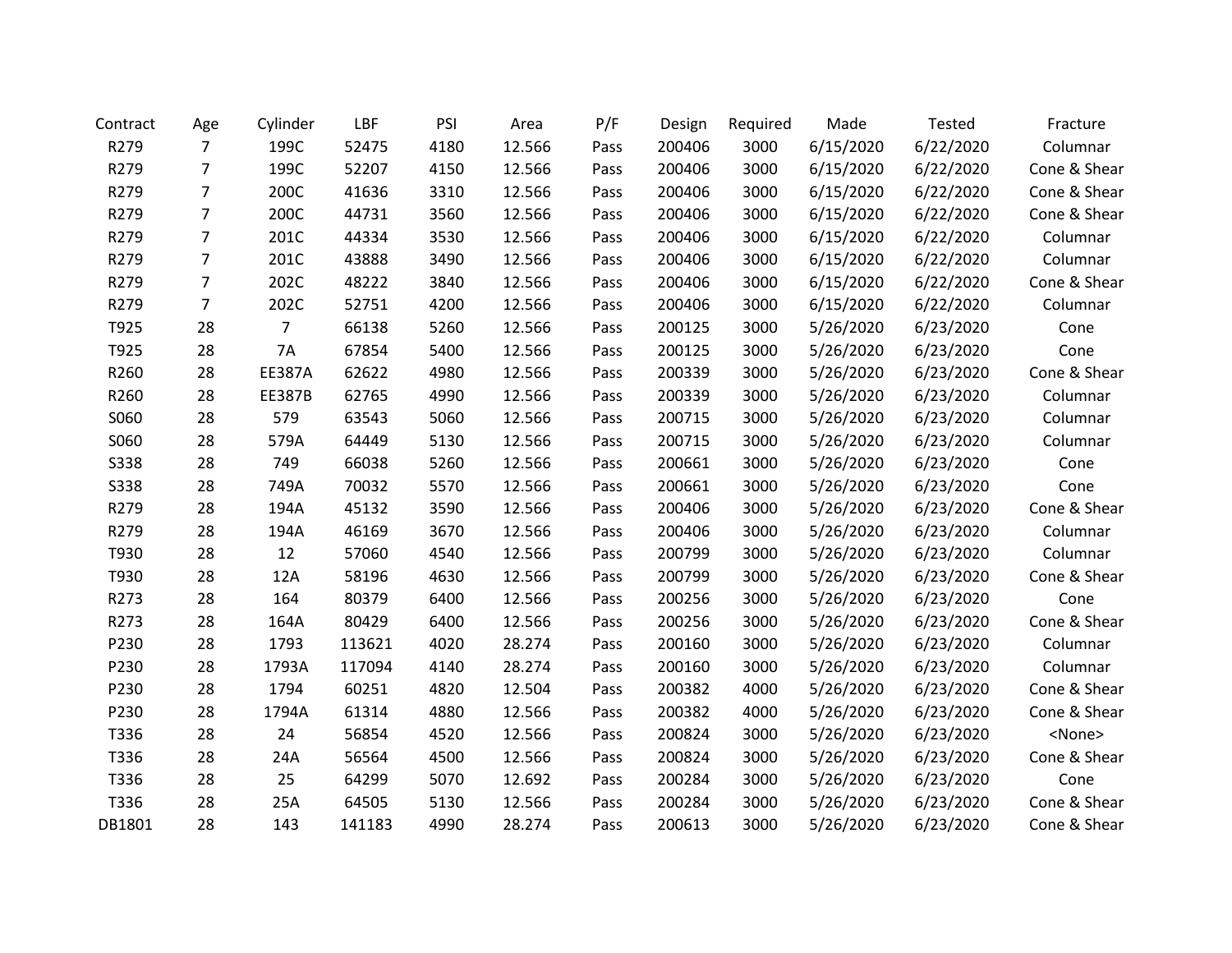| DB1801 | 28 | 143A      | 150936 | 5340  | 28.274 | Pass | 200613 | 3000  | 5/26/2020 | 6/23/2020 | Cone         |
|--------|----|-----------|--------|-------|--------|------|--------|-------|-----------|-----------|--------------|
| DB1801 | 28 | 144       | 56968  | 4560  | 12.504 | Pass | 200821 | 3000  | 5/26/2020 | 6/23/2020 | Cone & Shear |
| DB1801 | 28 | 144A      | 60318  | 4800  | 12.566 | Pass | 200821 | 3000  | 5/26/2020 | 6/23/2020 | Columnar     |
| 160132 | 28 | 26        | 48034  | 3820  | 12.566 | Pass | 200275 | 3000  | 5/26/2020 | 6/23/2020 | Cone & Shear |
| 160132 | 28 | 26A       | 46905  | 3730  | 12.566 | Pass | 200275 | 3000  | 5/26/2020 | 6/23/2020 | Shear        |
| Q029   | 28 | 506A      | 87321  | 6950  | 12.566 | Pass | 200285 | 4000  | 5/26/2020 | 6/23/2020 | Cone         |
| Q029   | 28 | 506A      | 84724  | 6740  | 12.566 | Pass | 200285 | 4000  | 5/26/2020 | 6/23/2020 | Cone & Shear |
| Q029   | 28 | 507-A     | 81083  | 6450  | 12.566 | Pass | 200285 | 4000  | 5/26/2020 | 6/23/2020 | Cone         |
| Q029   | 28 | 507-A     | 75184  | 5980  | 12.566 | Pass | 200285 | 4000  | 5/26/2020 | 6/23/2020 | Cone & Shear |
| T013   | 28 | 18A       | 70292  | 5590  | 12.566 | Pass | 200773 | 3000  | 5/26/2020 | 6/23/2020 | Cone & Shear |
| T013   | 28 | 18A       | 69242  | 5510  | 12.566 | Pass | 200773 | 3000  | 5/26/2020 | 6/23/2020 | Cone & Shear |
| T023   | 28 | <b>7A</b> | 67915  | 5400  | 12.566 | Pass | 200058 | 3000  | 5/26/2020 | 6/23/2020 | Cone & Shear |
| T023   | 28 | 7A        | 65227  | 5190  | 12.566 | Pass | 200058 | 3000  | 5/26/2020 | 6/23/2020 | Columnar     |
| T023   | 28 | 7Z        | 59768  | 4760  | 12.566 | Pass | 200210 | 3000  | 5/26/2020 | 6/23/2020 | Cone         |
| T023   | 28 | 7Z        | 58961  | 4690  | 12.566 | Pass | 200210 | 3000  | 5/26/2020 | 6/23/2020 | Cone & Shear |
| T079   | 28 | 116A      | 137446 | 4860  | 28.274 | Pass | 200617 | 3000  | 5/26/2020 | 6/23/2020 | Cone & Shear |
| T079   | 28 | 116A      | 136303 | 4820  | 28.274 | Pass | 200617 | 3000  | 5/26/2020 | 6/23/2020 | Cone & Split |
| T079   | 28 | 116Z      | 138650 | 5030  | 27.553 | Pass | 200617 | 3000  | 5/26/2020 | 6/23/2020 | Cone & Shear |
| T079   | 28 | 116Z      | 145517 | 5150  | 28.274 | Pass | 200617 | 3000  | 5/26/2020 | 6/23/2020 | Cone & Shear |
| T079   | 28 | 117A      | 60155  | 4790  | 12.566 | Pass | 200065 | 3000  | 5/26/2020 | 6/23/2020 | Cone & Shear |
| T079   | 28 | 117A      | 59739  | 4750  | 12.566 | Pass | 200065 | 3000  | 5/26/2020 | 6/23/2020 | Cone & Shear |
| T079   | 28 | 118A      | 60132  | 4790  | 12.566 | Pass | 200065 | 3000  | 5/26/2020 | 6/23/2020 | Cone & Shear |
| T079   | 28 | 118A      | 60272  | 4800  | 12.566 | Pass | 200065 | 3000  | 5/26/2020 | 6/23/2020 | Cone & Shear |
| T290   | 28 | 20        | 66788  | 5310  | 12.566 | Pass | 200084 | 3000  | 5/26/2020 | 6/23/2020 | Cone         |
| T290   | 28 | 20A       | 46963  | 3740  | 12.566 | Pass | 200084 | 3000  | 5/26/2020 | 6/23/2020 | Columnar     |
| T350   | 28 | 27A       | 57443  | 4570  | 12.566 | Pass | 200320 | 3000  | 5/26/2020 | 6/23/2020 | Cone & Split |
| T350   | 28 | 27A       | 62585  | 4980  | 12.566 | Pass | 200320 | 3000  | 5/26/2020 | 6/23/2020 | Cone & Split |
| DB1701 | 28 | 2304A     | 62247  | 4950  | 12.566 | Pass | 200149 | 3000  | 5/26/2020 | 6/23/2020 | Cone & Shear |
| DB1701 | 28 | 2304B     | 67099  | 5340  | 12.566 | Pass | 200149 | 3000  | 5/26/2020 | 6/23/2020 | Cone & Shear |
| DB1801 | 28 | 48ARK     | 163710 | 13030 | 12.566 | Pass | 200734 | 10000 | 5/26/2020 | 6/23/2020 | Cone         |
| DB1801 | 28 | 48ARK     | 162204 | 12910 | 12.566 | Pass | 200734 | 10000 | 5/26/2020 | 6/23/2020 | Cone         |
| R243   | 28 | 177       | 70283  | 5590  | 12.566 | Pass | 200527 | 3000  | 5/26/2020 | 6/23/2020 | Cone         |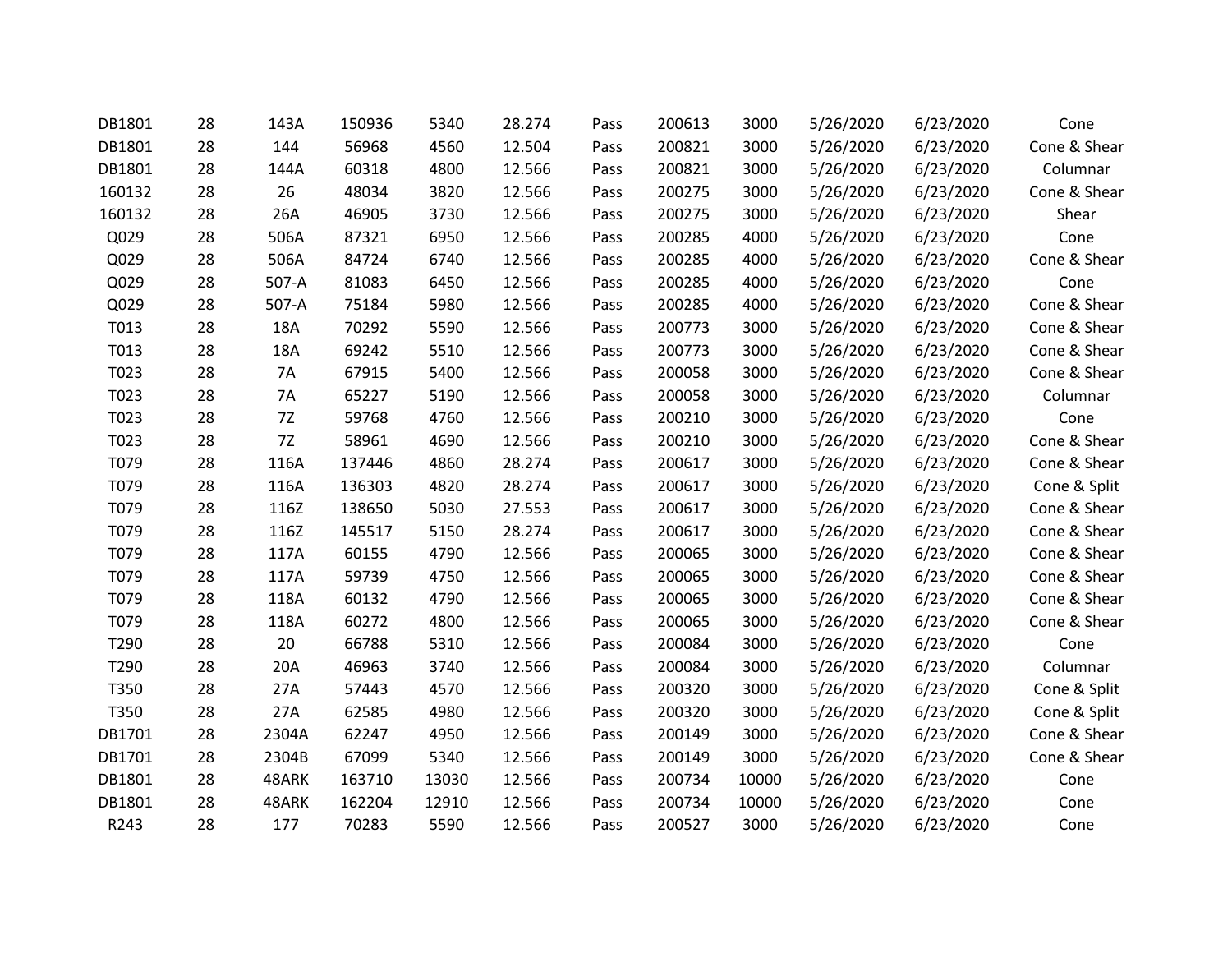| R243   | 28 | 177A   | 69584  | 5540  | 12.566 | Pass | 200527 | 3000  | 5/26/2020 | 6/23/2020 | Cone         |
|--------|----|--------|--------|-------|--------|------|--------|-------|-----------|-----------|--------------|
| S202   | 28 | 181    | 65745  | 5230  | 12.566 | Pass | 200753 | 4000  | 5/26/2020 | 6/23/2020 | Cone         |
| S202   | 28 | 181A   | 66993  | 5330  | 12.566 | Pass | 200753 | 4000  | 5/26/2020 | 6/23/2020 | Cone & Shear |
| S202   | 28 | 182    | 58673  | 4670  | 12.566 | Pass | 200753 | 4000  | 5/26/2020 | 6/23/2020 | Cone & Shear |
| S202   | 28 | 182A   | 55537  | 4420  | 12.566 | Pass | 200753 | 4000  | 5/26/2020 | 6/23/2020 | Cone & Shear |
| S202   | 28 | 183    | 66385  | 5280  | 12.566 | Pass | 200687 | 3000  | 5/26/2020 | 6/23/2020 | Cone         |
| S202   | 28 | 183A   | 69739  | 5550  | 12.566 | Pass | 200687 | 3000  | 5/26/2020 | 6/23/2020 | Cone & Split |
| T397   | 28 | 8      | 86081  | 6850  | 12.566 | Pass | 200624 | 3000  | 5/26/2020 | 6/23/2020 | Columnar     |
| T397   | 28 | 8A     | 87633  | 6970  | 12.566 | Pass | 200624 | 3000  | 5/26/2020 | 6/23/2020 | Cone & Shear |
| T189   | 28 | 18A    | 84766  | 6690  | 12.673 | Pass |        | 3000  | 5/26/2020 | 6/23/2020 | Cone & Shear |
| T189   | 28 | 18A    | 83706  | 6660  | 12.566 | Pass |        | 3000  | 5/26/2020 | 6/23/2020 | Columnar     |
| DB1801 | 28 | 49ARKZ | 152098 | 12140 | 12.529 | Pass | 200734 | 10000 | 5/26/2020 | 6/23/2020 | Cone         |
| DB1801 | 28 | 49ARKZ | 153980 | 12250 | 12.566 | Pass | 200734 | 10000 | 5/26/2020 | 6/23/2020 | Cone         |
| Q921   | 28 | 735    | 66680  | 5310  | 12.566 | Pass | 200186 | 3000  | 5/27/2020 | 6/24/2020 | Cone         |
| Q921   | 28 | 735A   | 69591  | 5540  | 12.566 | Pass | 200186 | 3000  | 5/27/2020 | 6/24/2020 | Cone & Shear |
| T279   | 28 | 4      | 57006  | 4540  | 12.566 | Pass | 200493 | 3000  | 5/27/2020 | 6/24/2020 | Cone         |
| T279   | 28 | 4A     | 57481  | 4570  | 12.566 | Pass | 200493 | 3000  | 5/27/2020 | 6/24/2020 | Cone         |
| T336   | 28 | 26     | 63772  | 5070  | 12.566 | Pass | 200824 | 3000  | 5/27/2020 | 6/24/2020 | Cone & Shear |
| T336   | 28 | 26A    | 63393  | 5040  | 12.566 | Pass | 200824 | 3000  | 5/27/2020 | 6/24/2020 | Cone         |
| DB1801 | 28 | 145    | 78418  | 6240  | 12.566 | Pass | 200821 | 3000  | 5/27/2020 | 6/24/2020 | Cone         |
| DB1801 | 28 | 145A   | 81465  | 6480  | 12.566 | Pass | 200821 | 3000  | 5/27/2020 | 6/24/2020 | Cone & Shear |
| DB1801 | 28 | 146    | 81009  | 6450  | 12.566 | Pass | 200639 | 4000  | 5/27/2020 | 6/24/2020 | Cone & Shear |
| DB1801 | 28 | 146A   | 75741  | 6030  | 12.566 | Pass | 200639 | 4000  | 5/27/2020 | 6/24/2020 | Columnar     |
| DB1801 | 28 | 147    | 99899  | 7990  | 12.504 | Pass | 200380 | 4000  | 5/27/2020 | 6/24/2020 | Cone         |
| DB1801 | 28 | 147A   | 101891 | 8110  | 12.566 | Pass | 200380 | 4000  | 5/27/2020 | 6/24/2020 | Columnar     |
| DB1801 | 28 | 148    | 68055  | 5420  | 12.566 | Pass | 200821 | 3000  | 5/27/2020 | 6/24/2020 | Cone & Shear |
| DB1801 | 28 | 148A   | 69804  | 5550  | 12.566 | Pass | 200821 | 3000  | 5/27/2020 | 6/24/2020 | Cone         |
| 125186 | 28 | 1Z     | 53888  | 4290  | 12.566 | Pass | 200067 | 3000  | 5/27/2020 | 6/24/2020 | Columnar     |
| 125186 | 28 | 1Z     | 55441  | 4410  | 12.566 | Pass | 200067 | 3000  | 5/27/2020 | 6/24/2020 | Columnar     |
| T014   | 28 | 47A    | 88467  | 7040  | 12.566 | Pass | 200816 | 4500  | 5/27/2020 | 6/24/2020 | Cone         |
| T014   | 28 | 47A    | 92821  | 7390  | 12.566 | Pass | 200816 | 4500  | 5/27/2020 | 6/24/2020 | Cone         |
| T079   | 28 | 119A   | 119277 | 4220  | 28.274 | Pass | 200617 | 3000  | 5/27/2020 | 6/24/2020 | Cone & Shear |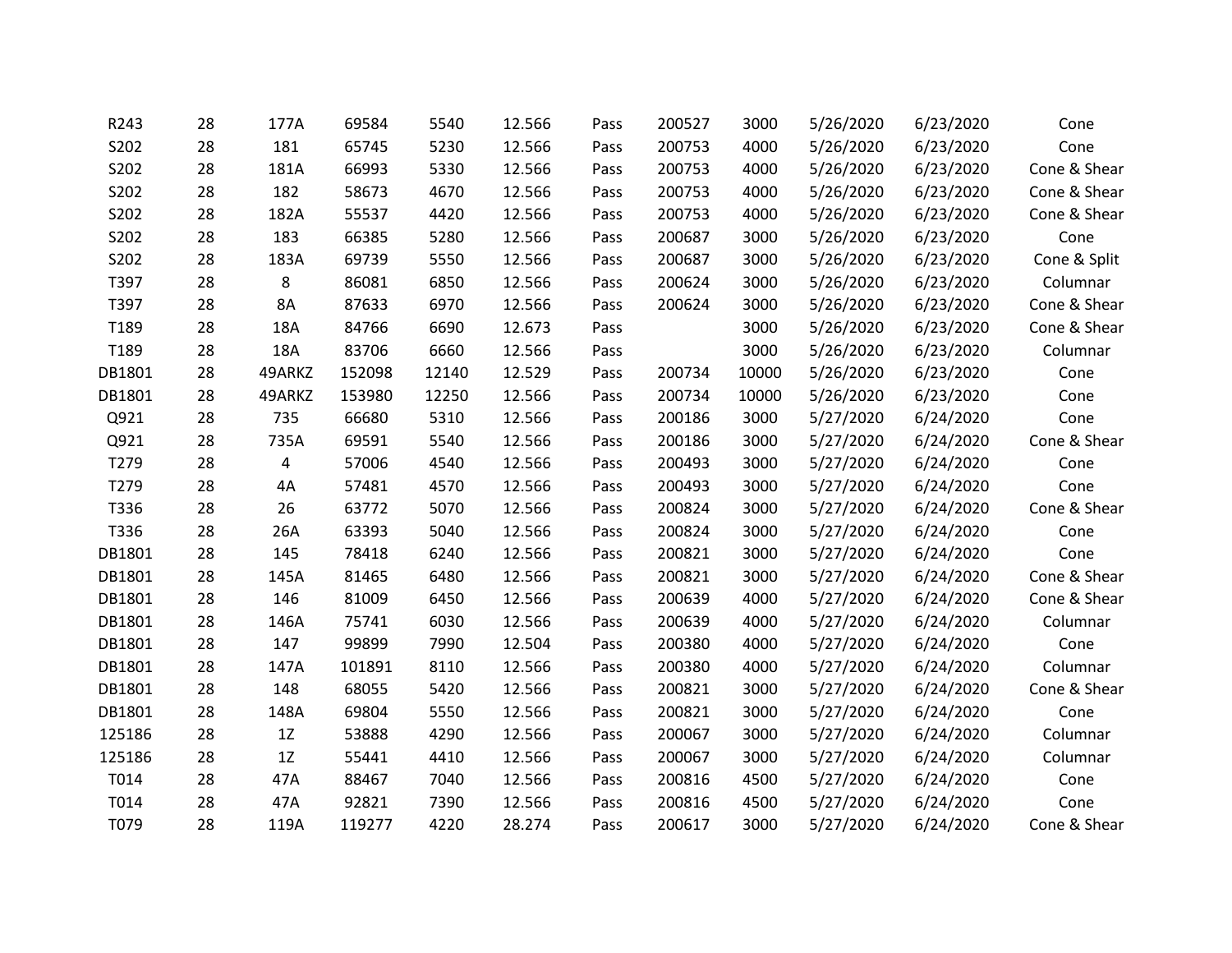| T079        | 28             | 119A      | 120201 | 4250   | 28.274 | Pass | 200617 | 3000 | 5/27/2020 | 6/24/2020 | Cone & Shear |
|-------------|----------------|-----------|--------|--------|--------|------|--------|------|-----------|-----------|--------------|
| T079        | 28             | 119A      | 136169 | 4820   | 28.274 | Pass | 200617 | 3000 | 5/27/2020 | 6/24/2020 | Cone         |
| T079        | 28             | 119A      | 134941 | 4770   | 28.274 | Pass | 200617 | 3000 | 5/27/2020 | 6/24/2020 | Columnar     |
| T079        | 28             | 120A      | 77617  | 6210   | 12.504 | Pass | 200065 | 3000 | 5/27/2020 | 6/24/2020 | Cone & Shear |
| T079        | 28             | 120A      | 79381  | 6320   | 12.566 | Pass | 200065 | 3000 | 5/27/2020 | 6/24/2020 | Cone         |
| T290        | 28             | 21        | 35970  | < 2860 | 12.566 | Fail | 200084 | 3000 | 5/27/2020 | 6/24/2020 | Cone & Split |
| T290        | 28             | 21A       | 40475  | 3220   | 12.566 | Pass | 200084 | 3000 | 5/27/2020 | 6/24/2020 | Cone & Shear |
| T296        | 28             | 14        | 49237  | 3920   | 12.566 | Pass | 200275 | 3000 | 5/27/2020 | 6/24/2020 | Cone & Shear |
| T296        | 28             | 14A       | 49219  | 3920   | 12.566 | Pass | 200275 | 3000 | 5/27/2020 | 6/24/2020 | Cone         |
| T273        | 28             | 3         | 72728  | 5790   | 12.566 | Pass | 200133 | 4000 | 5/27/2020 | 6/24/2020 | Cone         |
| T273        | 28             | 3A        | 69197  | 5510   | 12.566 | Pass | 200133 | 4000 | 5/27/2020 | 6/24/2020 | Cone & Shear |
| R243        | 28             | 178       | 69455  | 5530   | 12.566 | Pass | 200527 | 3000 | 5/27/2020 | 6/24/2020 | Cone & Split |
| R243        | 28             | 178A      | 64743  | 5150   | 12.566 | Pass | 200527 | 3000 | 5/27/2020 | 6/24/2020 | Columnar     |
| T279        | 28             | 5         | 52889  | 4240   | 12.472 | Pass | 200493 | 3000 | 5/27/2020 | 6/24/2020 | Cone         |
| T279        | 28             | 5A        | 51573  | 4100   | 12.566 | Pass | 200493 | 3000 | 5/27/2020 | 6/24/2020 | Columnar     |
| T397        | 28             | 9         | 116531 | 9270   | 12.566 | Pass | 200624 | 3000 | 5/27/2020 | 6/24/2020 | Cone         |
| T397        | 28             | <b>9A</b> | 117285 | 9330   | 12.566 | Pass | 200624 | 3000 | 5/27/2020 | 6/24/2020 | Cone         |
| DB1801      | 28             | 151       | 73177  | 5820   | 12.566 | Pass | 200380 | 4000 | 5/27/2020 | 6/24/2020 | Columnar     |
| DB1801      | 28             | 151A      | 76382  | 6080   | 12.566 | Pass | 200380 | 4000 | 5/27/2020 | 6/24/2020 | Cone & Shear |
| 121515      | 28             | 31        | 83048  | 6610   | 12.566 | Pass | 200769 | 3000 | 5/27/2020 | 6/24/2020 | Cone & Shear |
| 121515      | 28             | 31A       | 78567  | 6250   | 12.566 | Pass | 200769 | 3000 | 5/27/2020 | 6/24/2020 | Cone         |
| 123745      | 28             | 1A        | 87321  | 6950   | 12.566 | Pass | 200769 | 3000 | 5/27/2020 | 6/24/2020 | Cone         |
| 123745      | 28             | 1A        | 83696  | 6660   | 12.566 | Pass | 200769 | 3000 | 5/27/2020 | 6/24/2020 | Cone         |
| 125186      | 28             | 1A        | 52248  | 4160   | 12.566 | Pass | 200067 | 3000 | 5/27/2020 | 6/24/2020 | Columnar     |
| 125186      | 28             | 1A        | 53289  | 4240   | 12.566 | Pass | 200067 | 3000 | 5/27/2020 | 6/24/2020 | Cone & Shear |
| T189        | 28             | 19A       | 68779  | 5460   | 12.592 | Pass |        | 3000 | 5/27/2020 | 6/24/2020 | Cone & Shear |
| T189        | 28             | 19A       | 71952  | 5730   | 12.566 | Pass |        | 3000 | 5/27/2020 | 6/24/2020 | Cone & Shear |
| R273        | $\overline{7}$ | 174B      | 55111  | 4390   | 12.566 | Pass | 200256 | 3000 | 6/17/2020 | 6/24/2020 | Columnar     |
| <b>S338</b> | $\overline{7}$ | 757B      | 70005  | 5570   | 12.566 | Pass | 200661 | 3000 | 6/17/2020 | 6/24/2020 | Cone & Shear |
| <b>S338</b> | $\overline{7}$ | 757C      | 66978  | 5330   | 12.566 | Pass | 200661 | 3000 | 6/17/2020 | 6/24/2020 | Cone         |
| T336        | 27             | 40        | 199103 | 15840  | 12.566 | Pass | 200724 | 9000 | 5/29/2020 | 6/25/2020 | Cone         |
| T336        | 27             | 40A       | 191233 | 15220  | 12.566 | Pass | 200724 | 9000 | 5/29/2020 | 6/25/2020 | Cone         |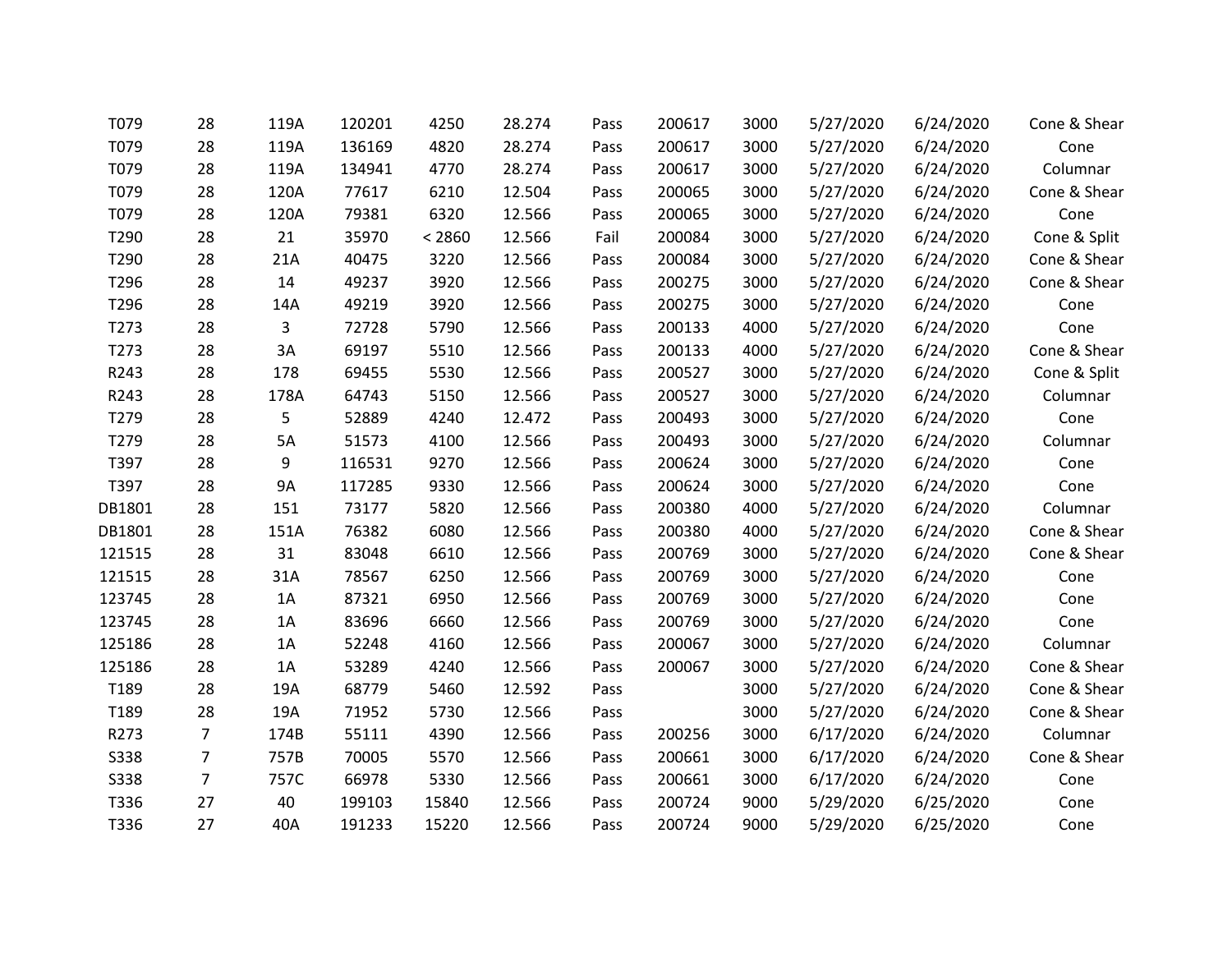| T336   | 27 | 41            | 195924 | 15590 | 12.566 | Pass | 200724 | 9000 | 5/29/2020 | 6/25/2020 | Cone         |
|--------|----|---------------|--------|-------|--------|------|--------|------|-----------|-----------|--------------|
| T336   | 27 | 41A           | 196251 | 15620 | 12.566 | Pass | 200724 | 9000 | 5/29/2020 | 6/25/2020 | Cone         |
| R136   | 28 | CD4           | 56688  | 4510  | 12.566 | Pass | 200296 | 3000 | 5/28/2020 | 6/25/2020 | Cone         |
| R136   | 28 | CD4A          | 57519  | 4580  | 12.566 | Pass | 200296 | 3000 | 5/28/2020 | 6/25/2020 | Cone & Shear |
| T284   | 28 | 6             | 133112 | 10570 | 12.592 | Pass | 200846 | 4000 | 5/28/2020 | 6/25/2020 | Cone         |
| T284   | 28 | 6A            | 115896 | 9220  | 12.566 | Pass | 200846 | 4000 | 5/28/2020 | 6/25/2020 | Cone         |
| T930   | 28 | 13            | 59242  | 4730  | 12.535 | Pass | 200401 | 3000 | 5/28/2020 | 6/25/2020 | Cone         |
| T930   | 28 | 13A           | 60293  | 4800  | 12.566 | Pass | 200401 | 3000 | 5/28/2020 | 6/25/2020 | Cone         |
| R260   | 28 | <b>IR389A</b> | 72114  | 5740  | 12.566 | Pass | 200509 | 3000 | 5/28/2020 | 6/25/2020 | Cone & Shear |
| R260   | 28 | <b>IR389B</b> | 71891  | 5720  | 12.566 | Pass | 200509 | 3000 | 5/28/2020 | 6/25/2020 | Cone & Shear |
| R260   | 28 | EE390A        | 62906  | 5010  | 12.566 | Pass | 200339 | 3000 | 5/28/2020 | 6/25/2020 | Columnar     |
| R260   | 28 | <b>EE390B</b> | 65769  | 5230  | 12.566 | Pass | 200339 | 3000 | 5/28/2020 | 6/25/2020 | Columnar     |
| R273   | 28 | 165           | 68652  | 5460  | 12.566 | Pass | 200865 | 3000 | 5/28/2020 | 6/25/2020 | Cone & Shear |
| R273   | 28 | 165A          | 70094  | 5580  | 12.566 | Pass | 200865 | 3000 | 5/28/2020 | 6/25/2020 | Cone & Shear |
| P230   | 28 | 1796          | 111498 | 3940  | 28.274 | Pass | 200160 | 3000 | 5/28/2020 | 6/25/2020 | Cone & Split |
| P230   | 28 | 1796A         | 118017 | 4170  | 28.274 | Pass | 200160 | 3000 | 5/28/2020 | 6/25/2020 | Columnar     |
| P230   | 28 | 1797          | 76437  | 6080  | 12.566 | Pass | 200382 | 4000 | 5/28/2020 | 6/25/2020 | Cone         |
| P230   | 28 | 1797A         | 76756  | 6110  | 12.566 | Pass | 200382 | 4000 | 5/28/2020 | 6/25/2020 | Cone         |
| P230   | 28 | 1798          | 58173  | 4630  | 12.566 | Pass | 200154 | 3000 | 5/28/2020 | 6/25/2020 | Cone & Shear |
| P230   | 28 | 1798A         | 57443  | 4570  | 12.566 | Pass | 200154 | 3000 | 5/28/2020 | 6/25/2020 | Cone         |
| U014   | 28 | 8             | 57265  | 4570  | 12.535 | Pass | 200825 | 3000 | 5/28/2020 | 6/25/2020 | Cone & Shear |
| U014   | 28 | <b>8A</b>     | 57618  | 4590  | 12.566 | Pass | 200825 | 3000 | 5/28/2020 | 6/25/2020 | Cone & Shear |
| 121994 | 28 | <b>8A</b>     | 80729  | 6420  | 12.566 | Pass | 200067 | 3000 | 5/28/2020 | 6/25/2020 | Cone         |
| 121994 | 28 | 8A            | 82716  | 6580  | 12.566 | Pass | 200067 | 3000 | 5/28/2020 | 6/25/2020 | Cone & Shear |
| 112919 | 28 | 34            | 62247  | 4950  | 12.566 | Pass | 200162 | 3000 | 5/28/2020 | 6/25/2020 | Cone & Shear |
| 112919 | 28 | 34A           | 62097  | 4940  | 12.566 | Pass | 200162 | 3000 | 5/28/2020 | 6/25/2020 | Columnar     |
| 106077 | 28 | 42A           | 83447  | 6640  | 12.566 | Pass | 200286 | 3000 | 5/28/2020 | 6/25/2020 | Columnar     |
| 106077 | 28 | 42A           | 85947  | 6840  | 12.566 | Pass | 200286 | 3000 | 5/28/2020 | 6/25/2020 | Cone & Shear |
| 160132 | 28 | 27            | 45634  | 3630  | 12.566 | Pass | 200275 | 3000 | 5/28/2020 | 6/25/2020 | Cone & Shear |
| 160132 | 28 | 27A           | 46922  | 3730  | 12.566 | Pass | 200275 | 3000 | 5/28/2020 | 6/25/2020 | Cone & Shear |
| T006   | 28 | 1A            | 80525  | 6410  | 12.566 | Pass | 200768 | 3000 | 5/28/2020 | 6/25/2020 | Cone & Shear |
| T006   | 28 | 1A            | 85481  | 6800  | 12.566 | Pass | 200768 | 3000 | 5/28/2020 | 6/25/2020 | Cone         |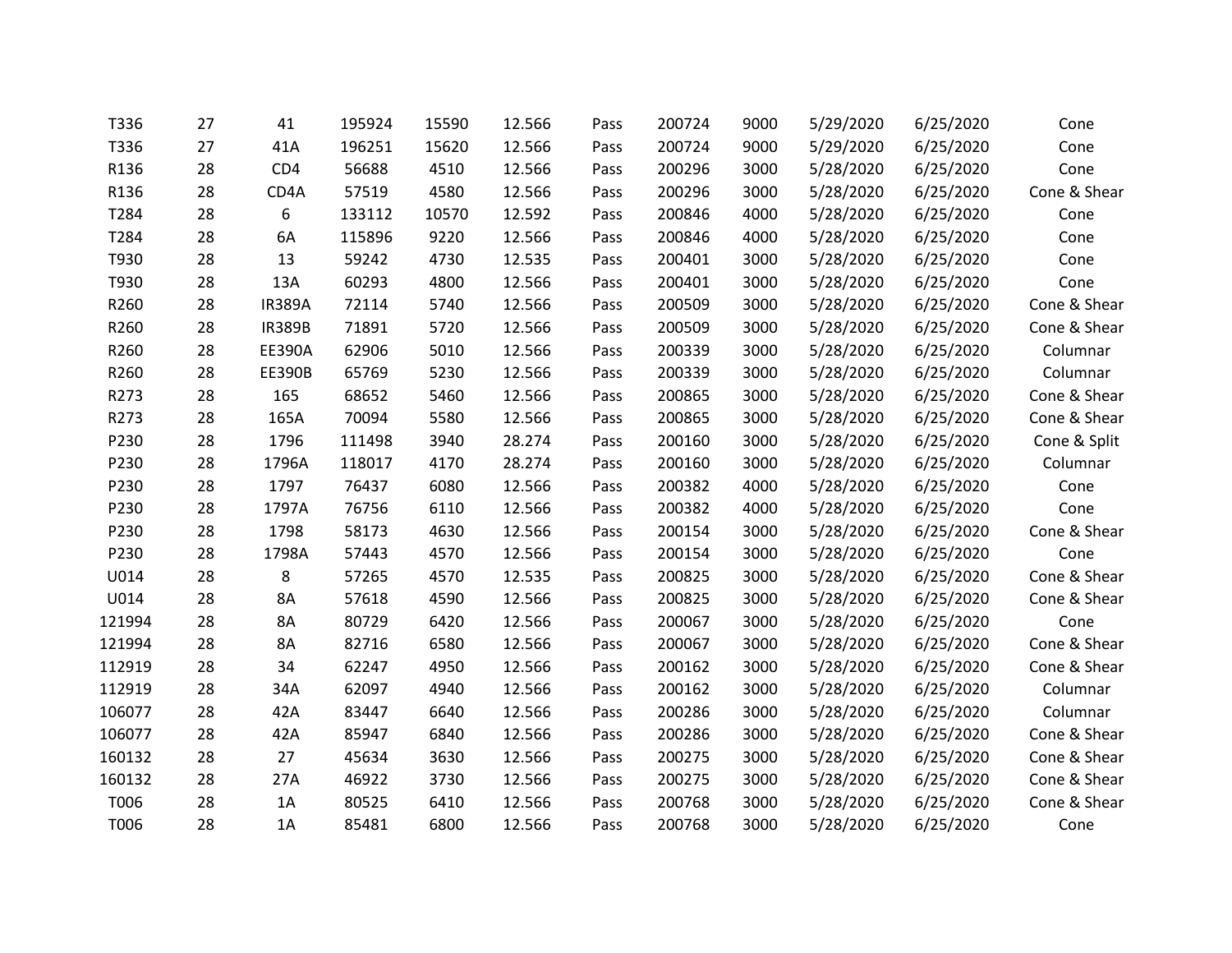| T079   | 28             | 121A           | 60285  | 4800  | 12.566 | Pass | 200065 | 3000 | 5/28/2020 | 6/25/2020 | Cone & Split |
|--------|----------------|----------------|--------|-------|--------|------|--------|------|-----------|-----------|--------------|
| T079   | 28             | 121A           | 65608  | 5220  | 12.566 | Pass | 200065 | 3000 | 5/28/2020 | 6/25/2020 | Cone & Shear |
| T290   | 28             | 22             | 45156  | 3590  | 12.566 | Pass | 200084 | 3000 | 5/28/2020 | 6/25/2020 | Cone & Split |
| T290   | 28             | 22A            | 57075  | 4540  | 12.566 | Pass | 200084 | 3000 | 5/28/2020 | 6/25/2020 | Cone & Split |
| R279   | 28             | 195A           | 70403  | 5600  | 12.566 | Pass | 200406 | 3000 | 5/28/2020 | 6/25/2020 | Cone & Shear |
| R279   | 28             | 195A           | 68452  | 5450  | 12.566 | Pass | 200406 | 3000 | 5/28/2020 | 6/25/2020 | Cone & Shear |
| P079   | 28             | 467            | 127318 | 4470  | 28.454 | Pass | 200858 | 3000 | 5/28/2020 | 6/25/2020 | Cone & Split |
| P079   | 28             | 467A           | 136182 | 4820  | 28.274 | Pass | 200858 | 3000 | 5/28/2020 | 6/25/2020 | Columnar     |
| T336   | 28             | 27             | 58879  | 4660  | 12.629 | Pass | 200824 | 3000 | 5/28/2020 | 6/25/2020 | Cone & Shear |
| T336   | 28             | 27A            | 56763  | 4520  | 12.566 | Pass | 200824 | 3000 | 5/28/2020 | 6/25/2020 | Cone & Shear |
| DB1801 | 28             | 149            | 172971 | 6100  | 28.35  | Pass | 200613 | 3000 | 5/28/2020 | 6/25/2020 | Columnar     |
| DB1801 | 28             | 149A           | 165252 | 5840  | 28.274 | Pass | 200613 | 3000 | 5/28/2020 | 6/25/2020 | Cone & Shear |
| DB1801 | 28             | 150            | 62659  | 4990  | 12.566 | Pass | 200821 | 3000 | 5/28/2020 | 6/25/2020 | Cone         |
| DB1801 | 28             | 150A           | 65271  | 5190  | 12.566 | Pass | 200821 | 3000 | 5/28/2020 | 6/25/2020 | Columnar     |
| DB1801 | 28             | 152            | 81316  | 6470  | 12.566 | Pass |        | 3000 | 5/28/2020 | 6/25/2020 | Columnar     |
| DB1801 | 28             | 152A           | 83494  | 6640  | 12.566 | Pass |        | 3000 | 5/28/2020 | 6/25/2020 | Cone         |
| 123745 | 28             | 2A             | 82037  | 6530  | 12.566 | Pass | 200769 | 3000 | 5/28/2020 | 6/25/2020 | Cone & Shear |
| 123745 | 28             | 2A             | 58342  | 4640  | 12.566 | Pass | 200769 | 3000 | 5/28/2020 | 6/25/2020 | Columnar     |
| 123186 | 28             | $\overline{2}$ | 59201  | 4710  | 12.566 | Pass | 200065 | 3000 | 5/28/2020 | 6/25/2020 | Cone & Split |
| 123186 | 28             | 2A             | 59699  | 4750  | 12.566 | Pass | 200065 | 3000 | 5/28/2020 | 6/25/2020 | Cone & Shear |
| R273   | $\overline{7}$ | 176B           | 54224  | 4320  | 12.566 | Pass | 200256 | 3000 | 6/18/2020 | 6/25/2020 | Columnar     |
| T336   | 28             | 37             | 194001 | 15440 | 12.566 | Pass | 200724 | 9000 | 5/28/2020 | 6/25/2020 | Cone         |
| T336   | 28             | 37A            | 196018 | 15600 | 12.566 | Pass | 200724 | 9000 | 5/28/2020 | 6/25/2020 | Cone         |
| T336   | 28             | 38             | 196755 | 15660 | 12.566 | Pass | 200724 | 9000 | 5/28/2020 | 6/25/2020 | Columnar     |
| T336   | 28             | 38A            | 195198 | 15530 | 12.566 | Pass | 200724 | 9000 | 5/28/2020 | 6/25/2020 | Columnar     |
| T336   | 28             | 39             | 197873 | 15750 | 12.566 | Pass | 200724 | 9000 | 5/28/2020 | 6/25/2020 | Cone         |
| T336   | 28             | 39A            | 194146 | 15450 | 12.566 | Pass | 200724 | 9000 | 5/28/2020 | 6/25/2020 | Cone         |
| T336   | 27             | 42             | 181987 | 14480 | 12.566 | Pass | 200724 | 9000 | 5/29/2020 | 6/25/2020 | Cone         |
| T336   | 27             | 42A            | 192863 | 15350 | 12.566 | Pass | 200724 | 9000 | 5/29/2020 | 6/25/2020 | Cone         |
| T336   | 26             | 43             | 207392 | 16500 | 12.566 | Pass | 200724 | 9000 | 5/30/2020 | 6/25/2020 | Cone         |
| T336   | 26             | 43A            | 202093 | 16080 | 12.566 | Pass | 200724 | 9000 | 5/30/2020 | 6/25/2020 | Cone         |
| T336   | 26             | 44             | 201054 | 16000 | 12.566 | Pass | 200724 | 9000 | 5/30/2020 | 6/25/2020 | Cone         |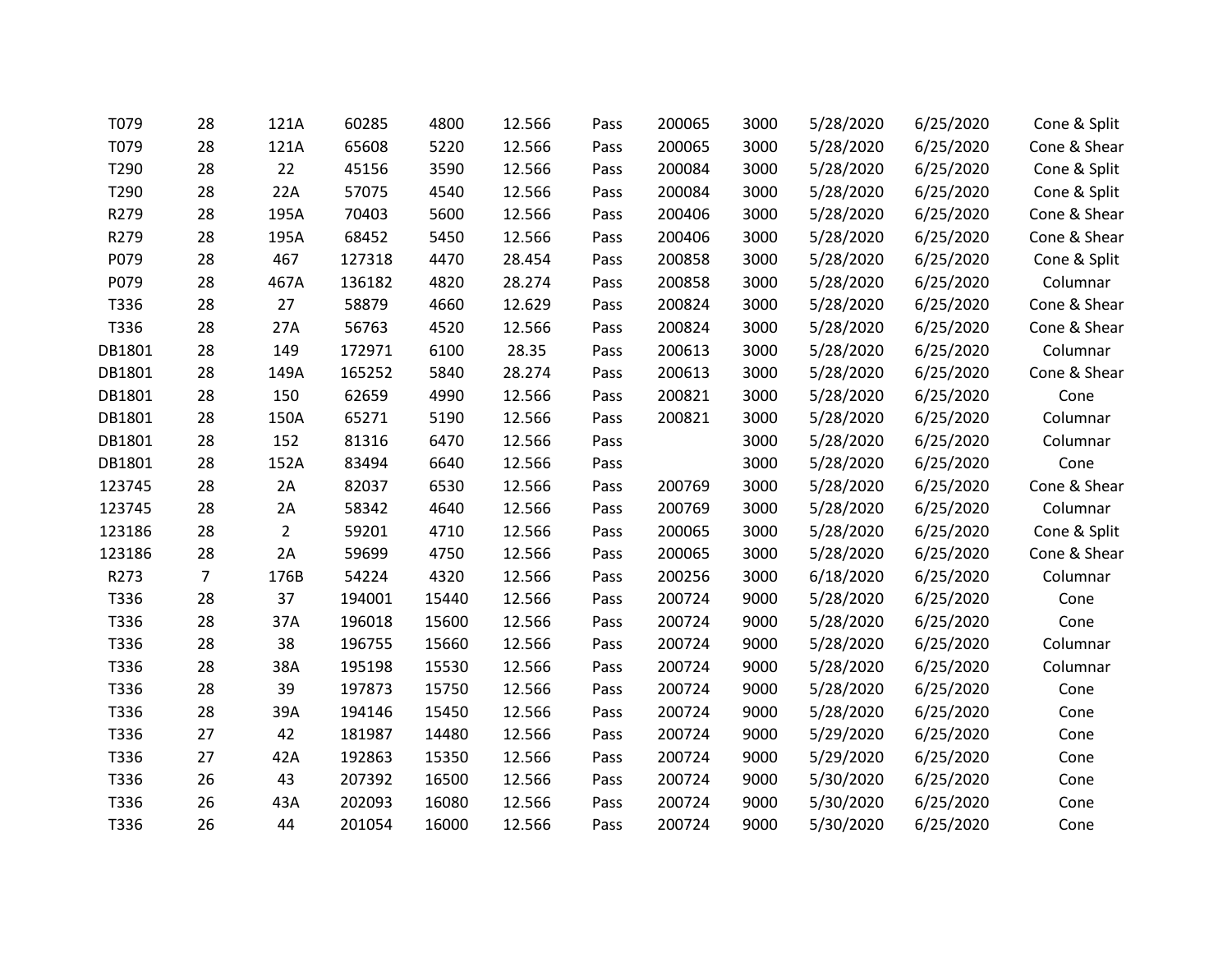| T336 | 26 | 44A             | 186541 | 14840 | 12.566 | Pass | 200724 | 9000 | 5/30/2020 | 6/25/2020 | Cone         |
|------|----|-----------------|--------|-------|--------|------|--------|------|-----------|-----------|--------------|
| T336 | 26 | 45              | 175011 | 13930 | 12.566 | Pass | 200724 | 9000 | 5/30/2020 | 6/25/2020 | Columnar     |
| T336 | 26 | 45A             | 176948 | 14080 | 12.566 | Pass | 200724 | 9000 | 5/30/2020 | 6/25/2020 | Cone         |
| T336 | 23 | 46              | 202414 | 16110 | 12.566 | Pass | 200724 | 9000 | 6/2/2020  | 6/25/2020 | Cone         |
| T336 | 23 | 46A             | 200873 | 15980 | 12.566 | Pass | 200724 | 9000 | 6/2/2020  | 6/25/2020 | Cone         |
| T336 | 23 | 47              | 194986 | 15520 | 12.566 | Pass | 200724 | 9000 | 6/2/2020  | 6/25/2020 | Cone         |
| T336 | 23 | 47A             | 198274 | 15780 | 12.566 | Pass | 200724 | 9000 | 6/2/2020  | 6/25/2020 | Cone         |
| T336 | 23 | 48              | 179117 | 14250 | 12.566 | Pass | 200724 | 9000 | 6/2/2020  | 6/25/2020 | Cone         |
| T336 | 23 | 48A             | 177946 | 14160 | 12.566 | Pass | 200724 | 9000 | 6/2/2020  | 6/25/2020 | Cone         |
| T336 | 22 | 49              | 207443 | 16510 | 12.566 | Pass | 200724 | 9000 | 6/3/2020  | 6/25/2020 | Cone         |
| T336 | 22 | 49A             | 208953 | 16630 | 12.566 | Pass | 200724 | 9000 | 6/3/2020  | 6/25/2020 | Cone         |
| T336 | 22 | 50              | 201025 | 16000 | 12.566 | Pass | 200724 | 9000 | 6/3/2020  | 6/25/2020 | Cone         |
| T336 | 22 | 50A             | 191298 | 15220 | 12.566 | Pass | 200724 | 9000 | 6/3/2020  | 6/25/2020 | Cone         |
| T336 | 22 | 51              | 193017 | 15360 | 12.566 | Pass | 200724 | 9000 | 6/3/2020  | 6/25/2020 | Cone         |
| T336 | 22 | 51A             | 189294 | 15060 | 12.566 | Pass | 200724 | 9000 | 6/3/2020  | 6/25/2020 | Columnar     |
| T336 | 21 | 52              | 196467 | 15630 | 12.566 | Pass | 200724 | 9000 | 6/4/2020  | 6/25/2020 | Cone         |
| T336 | 21 | 52A             | 186942 | 14880 | 12.566 | Pass | 200724 | 9000 | 6/4/2020  | 6/25/2020 | Cone         |
| T336 | 21 | 53              | 188667 | 15010 | 12.566 | Pass | 200724 | 9000 | 6/4/2020  | 6/25/2020 | Cone & Shear |
| T336 | 21 | 53A             | 193457 | 15390 | 12.566 | Pass | 200724 | 9000 | 6/4/2020  | 6/25/2020 | Cone & Shear |
| T336 | 21 | 54              | 182548 | 14530 | 12.566 | Pass | 200724 | 9000 | 6/4/2020  | 6/25/2020 | Cone         |
| T336 | 21 | 54A             | 191499 | 15240 | 12.566 | Pass | 200724 | 9000 | 6/4/2020  | 6/25/2020 | Cone         |
| T336 | 15 | 55              | 203126 | 16160 | 12.566 | Pass | 200724 | 9000 | 6/10/2020 | 6/25/2020 | Cone         |
| T336 | 15 | 55A             | 205130 | 16320 | 12.566 | Pass | 200724 | 9000 | 6/10/2020 | 6/25/2020 | Cone         |
| T336 | 15 | 57              | 185251 | 14740 | 12.566 | Pass | 200724 | 9000 | 6/10/2020 | 6/25/2020 | Cone         |
| T336 | 15 | 57A             | 183019 | 14560 | 12.566 | Pass | 200724 | 9000 | 6/10/2020 | 6/25/2020 | Cone & Shear |
| T336 | 15 | 56              | 203874 | 16220 | 12.566 | Pass | 200724 | 9000 | 6/10/2020 | 6/25/2020 | Cone         |
| T336 | 15 | 56A             | 206235 | 16420 | 12.566 | Pass | 200724 | 9000 | 6/10/2020 | 6/25/2020 | Cone         |
| T284 | 28 | $\overline{7}$  | 132102 | 10510 | 12.566 | Pass | 200846 | 4000 | 5/29/2020 | 6/26/2020 | Cone         |
| T284 | 28 | 7A              | 128212 | 10200 | 12.566 | Pass | 200846 | 4000 | 5/29/2020 | 6/26/2020 | Cone         |
| R136 | 28 | CD <sub>5</sub> | 57894  | 4580  | 12.629 | Pass | 200196 | 3000 | 5/29/2020 | 6/26/2020 | Cone         |
| R136 | 28 | CD5A            | 60881  | 4840  | 12.566 | Pass | 200196 | 3000 | 5/29/2020 | 6/26/2020 | Cone & Shear |
| T360 | 28 | 1B              | 73074  | 5840  | 12.504 | Pass | 200851 | 4000 | 5/29/2020 | 6/26/2020 | Cone         |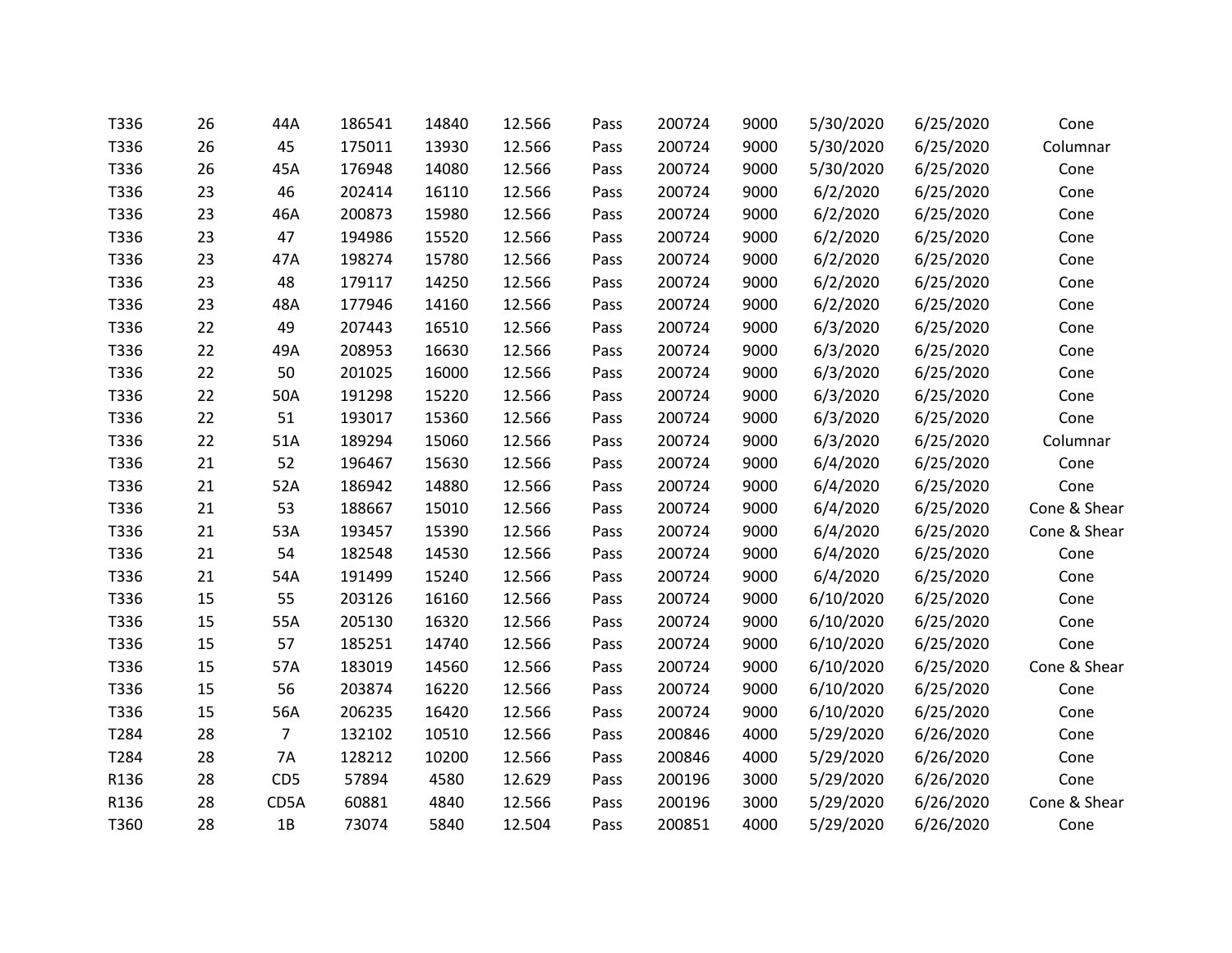| T360   | 28 | 1 <sup>C</sup> | 75737  | 6030  | 12.566 | Pass | 200851         | 4000  | 5/29/2020 | 6/26/2020 | Cone         |
|--------|----|----------------|--------|-------|--------|------|----------------|-------|-----------|-----------|--------------|
| T930   | 28 | 14             | 74205  | 5910  | 12.566 | Pass | 200401         | 3000  | 5/29/2020 | 6/26/2020 | Columnar     |
| T930   | 28 | 14A            | 73807  | 5870  | 12.566 | Pass | 200401         | 3000  | 5/29/2020 | 6/26/2020 | Cone & Shear |
| R273   | 28 | 166            | 89296  | 7110  | 12.566 | Pass | 200256         | 3000  | 5/29/2020 | 6/26/2020 | Cone         |
| R273   | 28 | 166A           | 84146  | 6700  | 12.566 | Pass | 200256         | 3000  | 5/29/2020 | 6/26/2020 | Cone         |
| T190   | 28 | 14             | 86904  | 6920  | 12.566 | Pass | <b>BAG MIX</b> | 3000  | 5/29/2020 | 6/26/2020 | Columnar     |
| T190   | 28 | 14A            | 81991  | 6520  | 12.566 | Pass | <b>BAG MIX</b> | 3000  | 5/29/2020 | 6/26/2020 | Cone & Split |
| T243   | 28 | 11             | 66215  | 5270  | 12.566 | Pass | 200227         | 3000  | 5/29/2020 | 6/26/2020 | Cone & Shear |
| T243   | 28 | 11A            | 66473  | 5290  | 12.566 | Pass | 200227         | 3000  | 5/29/2020 | 6/26/2020 | Cone & Shear |
| DB1601 | 28 | 156            | 77958  | 6200  | 12.566 | Pass | 200509         | 4000  | 5/29/2020 | 6/26/2020 | Columnar     |
| DB1601 | 28 | 156A           | 84619  | 6730  | 12.566 | Pass | 200509         | 4000  | 5/29/2020 | 6/26/2020 | Cone         |
| DB1601 | 28 | 157            | 67757  | 5390  | 12.566 | Pass | 200341         | 4000  | 5/29/2020 | 6/26/2020 | Cone & Shear |
| DB1601 | 28 | 157A           | 62204  | 4950  | 12.566 | Pass | 200341         | 4000  | 5/29/2020 | 6/26/2020 | Cone & Split |
| 120116 | 28 | <b>8A</b>      | 76927  | 6120  | 12.566 | Pass | 670020         | 4000  | 5/29/2020 | 6/26/2020 | Columnar     |
| 120116 | 28 | 8A             | 76163  | 6060  | 12.566 | Pass | 670020         | 4000  | 5/29/2020 | 6/26/2020 | Cone & Shear |
| 106077 | 28 | 43A            | 65723  | 5230  | 12.566 | Pass | 200286         | 3000  | 5/29/2020 | 6/26/2020 | Cone & Shear |
| 106077 | 28 | 43A            | 70312  | 5600  | 12.566 | Pass | 200286         | 3000  | 5/29/2020 | 6/26/2020 | Cone & Shear |
| R260   | 28 | <b>IR391A</b>  | 77431  | 6160  | 12.566 | Pass | 200509         | 3000  | 5/29/2020 | 6/26/2020 | Cone & Shear |
| R260   | 28 | <b>IR391B</b>  | 70915  | 5640  | 12.566 | Pass | 200509         | 3000  | 5/29/2020 | 6/26/2020 | Cone & Shear |
| R260   | 28 | <b>IR392A</b>  | 71247  | 5670  | 12.566 | Pass | 200509         | 3000  | 5/29/2020 | 6/26/2020 | Cone & Shear |
| R260   | 28 | <b>IR392B</b>  | 66492  | 5290  | 12.566 | Pass | 200509         | 3000  | 5/29/2020 | 6/26/2020 | Cone & Shear |
| T006   | 28 | 2A             | 67954  | 5410  | 12.566 | Pass | 200768         | 3000  | 5/29/2020 | 6/26/2020 | Cone & Shear |
| T006   | 28 | 2A             | 68581  | 5460  | 12.566 | Pass | 200768         | 3000  | 5/29/2020 | 6/26/2020 | Cone & Shear |
| T211   | 28 | 23             | 42801  | 3410  | 12.566 | Pass | 200452         | 3000  | 5/29/2020 | 6/26/2020 | Cone & Shear |
| T211   | 28 | 23A            | 42219  | 3360  | 12.566 | Pass | 200452         | 3000  | 5/29/2020 | 6/26/2020 | Cone & Shear |
| T290   | 28 | 23             | 39486  | 3140  | 12.566 | Pass | 200084         | 3000  | 5/29/2020 | 6/26/2020 | Cone & Split |
| T290   | 28 | 23A            | 47293  | 3760  | 12.566 | Pass | 200084         | 3000  | 5/29/2020 | 6/26/2020 | Cone & Shear |
| T350   | 28 | 28A            | 88822  | 7070  | 12.566 | Pass | 200659         | 3000  | 5/29/2020 | 6/26/2020 | Cone         |
| T350   | 28 | 28A            | 86124  | 6850  | 12.566 | Pass | 200659         | 3000  | 5/29/2020 | 6/26/2020 | Cone         |
| DB1801 | 28 | 49ARK          | 186105 | 14810 | 12.566 | Pass | 200734         | 10000 | 5/29/2020 | 6/26/2020 | Columnar     |
| DB1801 | 28 | 49ARK          | 182467 | 14520 | 12.566 | Pass | 200734         | 10000 | 5/29/2020 | 6/26/2020 | Cone         |
| DB1801 | 28 | 50ARK          | 203433 | 16190 | 12.566 | Pass | 200047         | 10000 | 5/29/2020 | 6/26/2020 | Cone         |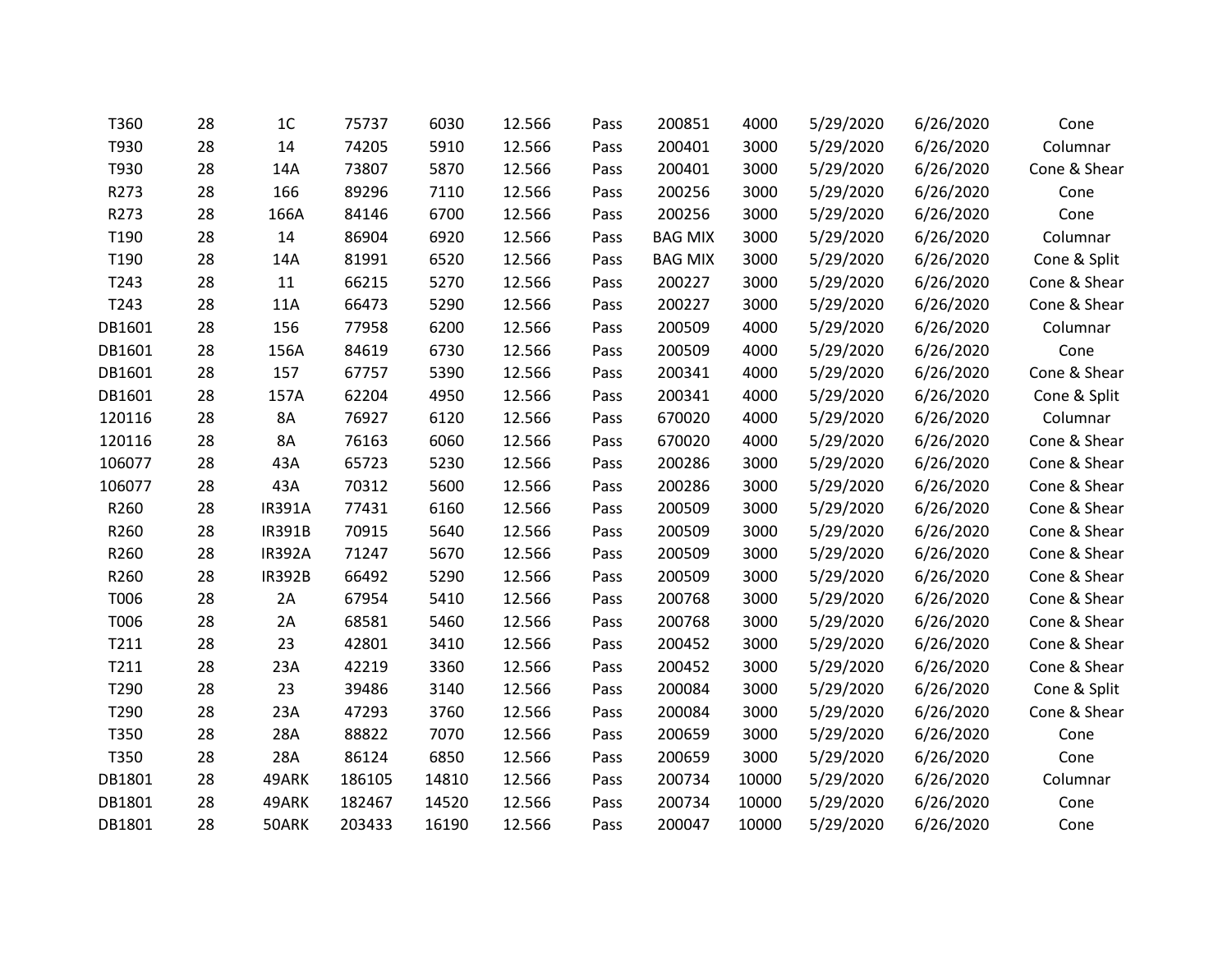| DB1801      | 28             | 50ARK    | 214018 | 17030  | 12.566 | Pass        | 200047 | 10000    | 5/29/2020                                                                                       | 6/26/2020 | Cone & Shear |
|-------------|----------------|----------|--------|--------|--------|-------------|--------|----------|-------------------------------------------------------------------------------------------------|-----------|--------------|
| P079        | 28             | 468      | 115022 | 4070   | 28.274 | Pass        | 200858 | 3000     | 5/29/2020                                                                                       | 6/26/2020 | Cone         |
| P079        | 28             | 468A     | 118511 | 4190   | 28.274 | Pass        | 200858 | 3000     | 5/29/2020                                                                                       | 6/26/2020 | Cone & Shear |
| DB1801      | 28             | 153      | 169415 | 5990   | 28.274 | Pass        | 200613 | 3000     | 5/29/2020                                                                                       | 6/26/2020 | Cone         |
| DB1801      | 28             | 153A     | 160217 | 5670   | 28.274 | Pass        | 200613 | 3000     | 5/29/2020                                                                                       | 6/26/2020 | Columnar     |
| 121515      | 28             | 32       | 60210  | 4790   | 12.566 | Pass        | 200769 | 3000     | 5/29/2020                                                                                       | 6/26/2020 | Cone         |
| 121515      | 28             | 32A      | 60470  | 4810   | 12.566 | Pass        | 200769 | 3000     | 5/29/2020                                                                                       | 6/26/2020 | Cone & Shear |
| 123186      | 28             | 3A       | 51304  | 4020   | 12.756 | Pass        | 200065 | 3000     | 5/29/2020                                                                                       | 6/26/2020 | Cone & Shear |
| 123186      | 28             | 3A       | 48064  | 3820   | 12.566 | Pass        | 200065 | 3000     | 5/29/2020                                                                                       | 6/26/2020 | Cone & Shear |
| T271        | $\overline{7}$ | 1C       | 52496  | 4180   | 12.566 | Pass        | 200181 | 3000     | 6/19/2020                                                                                       | 6/26/2020 | Cone & Shear |
| DB1601      | 8              | 163B     | 49956  | 3980   | 12.566 | Pass        | 200578 | 3000     | 6/18/2020                                                                                       | 6/26/2020 | Cone         |
| DB1601      | 8              | 163C     | 54074  | 4300   | 12.566 | Pass        | 200578 | 3000     | 6/18/2020                                                                                       | 6/26/2020 | Cone & Shear |
| R274        | $\overline{7}$ | 27       | 35171  | < 2800 | 12.566 | Fail        | 200189 | 3000     | 6/19/2020                                                                                       | 6/26/2020 | Columnar     |
| R274        | $\overline{7}$ | 27A      | 31294  | < 2490 | 12.566 | Fail        | 200189 | 3000     | 6/19/2020                                                                                       | 6/26/2020 | Cone & Split |
| <b>S127</b> | 14             | 179B     | 69654  | 5540   | 12.566 | Pass        | 200040 | 3000     | 6/12/2020                                                                                       | 6/26/2020 | Cone & Shear |
| S127        | 14             | 179C     | 69718  | 5550   | 12.566 | Pass        | 200040 | 3000     | 6/12/2020                                                                                       | 6/26/2020 | Cone & Shear |
| S127        | 11             | 180B     | 71927  | 5720   | 12.566 | Pass        | 200040 | 3000     | 6/15/2020                                                                                       | 6/26/2020 | Cone         |
| S127        | 11             | 180C     | 70966  | 5650   | 12.566 | Pass        | 200040 | 3000     | 6/15/2020                                                                                       | 6/26/2020 | Columnar     |
| S127        | 15             | 178B     | 70477  | 5610   | 12.566 | Pass        | 200040 | 3000     | 6/11/2020                                                                                       | 6/26/2020 | Cone & Shear |
| S127        | 15             | 178C     | 71567  | 5700   | 12.566 | Pass        | 200040 | 3000     | 6/11/2020                                                                                       | 6/26/2020 | Cone         |
| <b>S338</b> | $\mathbf 1$    | 763B     | 44619  | < 3550 | 12.566 | Fail        | 200878 | 4000     | 6/25/2020                                                                                       | 6/26/2020 | Cone & Shear |
|             |                |          |        |        |        |             |        |          | The Following Cylinders Not Were Broken At The HQ Lab But Rather A Regional Lab Due To Covid-19 |           |              |
| Contract    | Age            | Cylinder | LBF    | PSI    | Area   | P/F         | Design | Required | Made                                                                                            | Tested    | Fracture     |
| <b>CPI</b>  | 28             | 33D      | 146876 | 11690  | 12.57  | PASS        | 200372 | 9000     | 5/23/2020                                                                                       | 6/22/2020 |              |
| <b>CPI</b>  | 28             | 33D      | 159241 | 12670  | 12.57  | PASS        | 200372 | 9000     | 5/23/2020                                                                                       | 6/22/2020 |              |
| <b>CPI</b>  | $\overline{7}$ | 44L      | 123199 | 9800   | 12.57  | PASS        | 200372 | 5000     | 6/15/2020                                                                                       | 6/22/2020 |              |
| <b>CPI</b>  | $\overline{7}$ | 44L      | 131150 | 10440  | 12.57  | <b>PASS</b> | 200372 | 5000     | 6/15/2020                                                                                       | 6/22/2020 |              |
| <b>CPI</b>  | $\overline{7}$ | 44D      | 113732 | 9050   | 12.57  | PASS        | 200372 | 5000     | 6/15/2020                                                                                       | 6/22/2020 |              |
| CPI         | $\overline{7}$ | 44D      | 119737 | 9530   | 12.57  | PASS        | 200372 | 5000     | 6/15/2020                                                                                       | 6/22/2020 |              |
| S285        | 28             | 79       | 62468  | 4971   | 12.57  | <b>PASS</b> | 200449 | 3000     | 5/26/2020                                                                                       | 6/23/2020 | <b>SHEAR</b> |
| S285        | 28             | 79A      | 62468  | 4971   | 12.57  | <b>PASS</b> | 200449 | 3000     | 5/26/2020                                                                                       | 6/23/2020 | <b>SHEAR</b> |
| R277        | 28             | 125      | 80721  | 6424   | 12.57  | <b>PASS</b> | 200293 | 3000     | 5/26/2020                                                                                       | 6/23/2020 | <b>SHEAR</b> |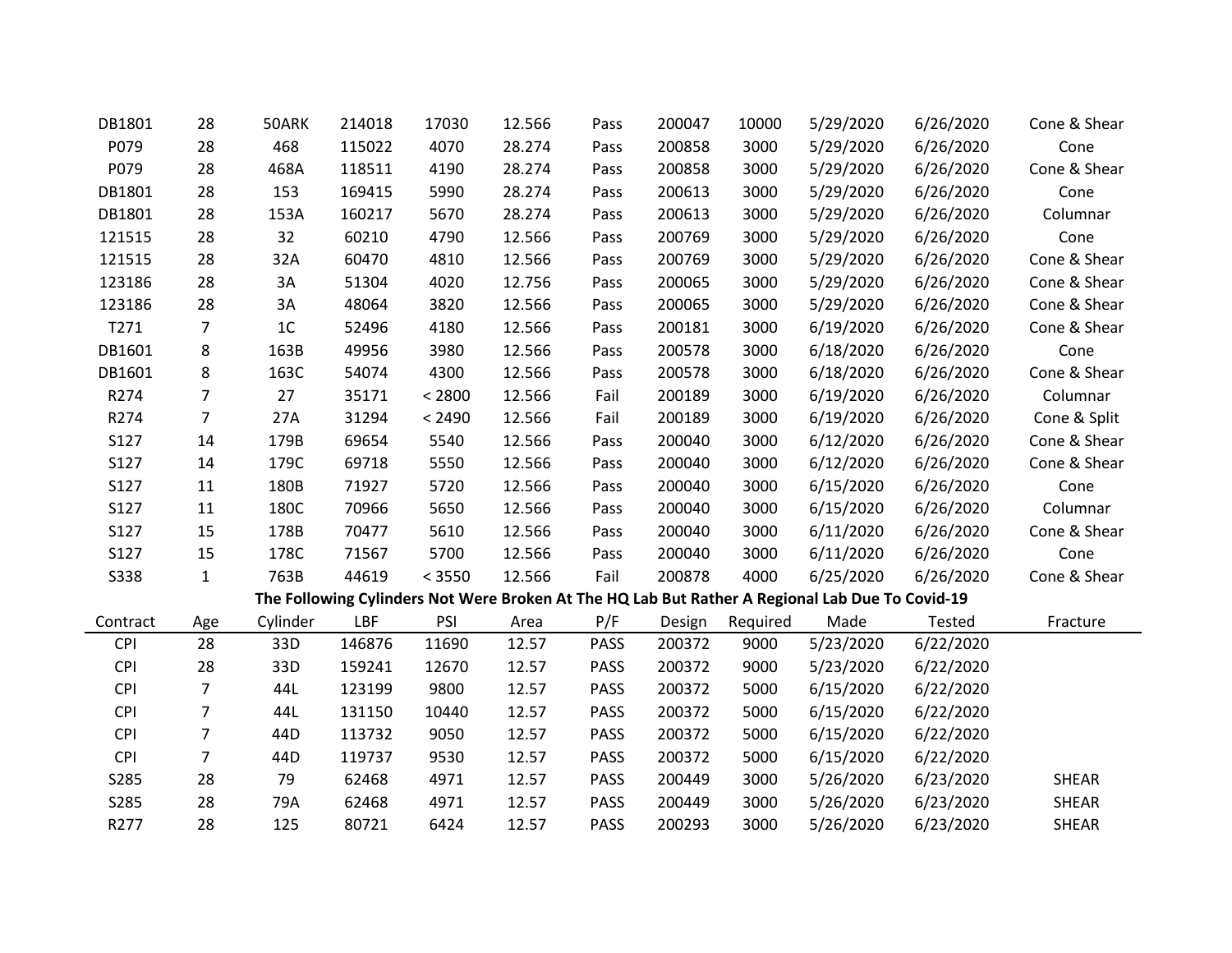| R277       | 28             | 125A         | 78793           | 6270  | 12.57 | <b>PASS</b> | 200293 | 3000 | 5/26/2020 | 6/23/2020 | <b>SHEAR</b>            |
|------------|----------------|--------------|-----------------|-------|-------|-------------|--------|------|-----------|-----------|-------------------------|
| Q031       | 28             | 513          | 82964           | 6602  | 12.57 | PASS        | 200298 | 3000 | 5/26/2020 | 6/23/2020 | <b>SHEAR</b>            |
| Q031       | 28             | 513A         | 76371           | 6077  | 12.57 | <b>PASS</b> | 200298 | 3000 | 5/26/2020 | 6/23/2020 | <b>SHEAR</b>            |
| R272       | 27             | D253         | lost on jobsite |       | 12.57 | <b>PASS</b> | 200561 | 3000 | 5/28/2020 | 6/24/2020 |                         |
| R272       | 27             | D253A        | 88986           | 7080  | 12.57 | PASS        | 200561 | 3000 | 5/28/2020 | 6/24/2020 | COLUMNAR                |
| R272       | 27             | D253D        | 103420          | 8230  | 12.57 | PASS        | 200561 | 3000 | 5/28/2020 | 6/24/2020 | <b>CONE &amp; SPLIT</b> |
| R272       | 27             | D253E        | 104058          | 8280  | 12.57 | PASS        | 200561 | 3000 | 5/28/2020 | 6/24/2020 | COLUMNAR                |
| T399       | 27             | 15           | 81069           | 6450  | 12.57 | PASS        | 200293 | 3000 | 5/28/2020 | 6/24/2020 | CONE                    |
| T399       | 27             | 15A          | 84678           | 6740  | 12.57 | <b>PASS</b> | 200293 | 3000 | 5/28/2020 | 6/24/2020 | <b>CONE &amp; SPLIT</b> |
| T359       | 27             | $\mathbf{1}$ | 64275           | 5120  | 12.57 | <b>PASS</b> | 200483 | 3000 | 5/28/2020 | 6/24/2020 | CONE                    |
| T359       | 27             | 1A           | 67463           | 5370  | 12.57 | PASS        | 200483 | 3000 | 5/28/2020 | 6/24/2020 | <b>SHEAR</b>            |
| T359       | 28             | 1D           | 61635           | 4910  | 12.57 | PASS        | 200483 | 3000 | 5/28/2020 | 6/24/2020 | CONE                    |
| T359       | 28             | 1E           | 70950           | 5650  | 12.57 | PASS        | 200483 | 3000 | 5/28/2020 | 6/24/2020 | <b>SHEAR</b>            |
| T016       | 28             | 106          | 87958           | 6999  | 12.57 | PASS        | 200297 | 3000 | 5/29/2020 | 6/25/2020 |                         |
| T016       | 28             | 106A         | 96748           | 7696  | 12.57 | PASS        | 200297 | 3000 | 5/29/2020 | 6/25/2020 |                         |
| R272       | 28             | D254         | 99469           | 7918  | 12.57 | <b>PASS</b> | 200561 | 3000 | 5/29/2020 | 6/25/2020 |                         |
| R272       | 28             | D254A        | 102380          | 8147  | 12.57 | PASS        | 200561 | 3000 | 5/29/2020 | 6/25/2020 |                         |
| Q031       | 28             | 515          | 87849           | 6991  | 12.57 | <b>PASS</b> | 200297 | 3000 | 5/29/2020 | 6/25/2020 |                         |
| Q031       | 28             | 515A         | 87954           | 6999  | 12.57 | PASS        | 200297 | 3000 | 5/29/2020 | 6/25/2020 |                         |
| Q031       | 28             | 514          | 77767           | 6188  | 12.57 | PASS        | 200298 | 3000 | 5/28/2020 | 6/25/2020 |                         |
| Q031       | 28             | 514A         | 77826           | 6193  | 12.57 | PASS        | 200298 | 3000 | 5/28/2020 | 6/25/2020 |                         |
| <b>CPI</b> | 6              | 46L          | 105774          | 8420  | 12.57 | PASS        | 200372 | 5000 | 6/19/2020 | 6/25/2020 |                         |
| <b>CPI</b> | 6              | 46L          | 106297          | 8460  | 12.57 | <b>PASS</b> | 200372 | 5000 | 6/19/2020 | 6/25/2020 |                         |
| <b>CPI</b> | 6              | 46D          | 119389          | 9500  | 12.57 | PASS        | 200372 | 5000 | 6/19/2020 | 6/25/2020 |                         |
| <b>CPI</b> | 6              | 46D          | 121964          | 9700  | 12.57 | PASS        | 200372 | 5000 | 6/19/2020 | 6/25/2020 |                         |
| <b>CPI</b> | 28             | 34M          | 146503          | 11673 | 12.57 | PASS        | 200372 | 8000 | 5/28/2020 | 6/25/2020 |                         |
| <b>CPI</b> | 28             | 34M          | 143643          | 11431 | 12.57 | <b>PASS</b> | 200372 | 8000 | 5/28/2020 | 6/25/2020 |                         |
| <b>CPI</b> | 28             | 34D          | 138819          | 11047 | 12.57 | PASS        | 200372 | 8000 | 5/28/2020 | 6/25/2020 |                         |
| <b>CPI</b> | 28             | 34D          | 144021          | 11460 | 12.57 | PASS        | 200372 | 8000 | 5/28/2020 | 6/25/2020 |                         |
| R272       | 28             | D255         | 88764           | 7060  | 12.57 | PASS        | 200561 | 3000 | 5/30/2020 | 6/26/2020 |                         |
| R272       | 28             | D255A        | 96422           | 7670  | 12.57 | PASS        | 200561 | 3000 | 5/30/2020 | 6/26/2020 |                         |
| <b>CPI</b> | $\overline{4}$ | 47L          | 120549          | 9600  | 12.57 | <b>PASS</b> | 200372 | 5000 | 6/22/2020 | 6/26/2020 |                         |